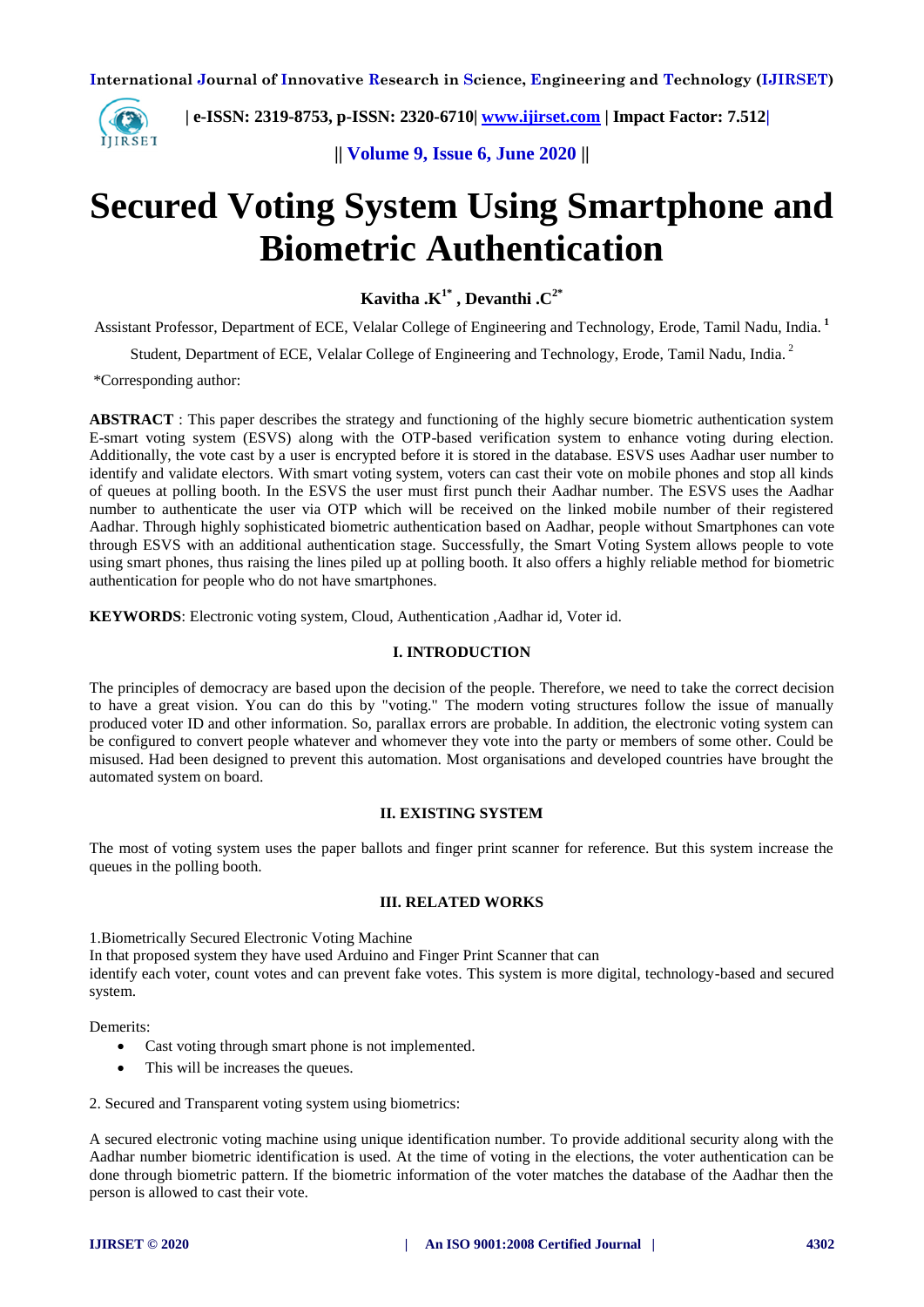

 **| e-ISSN: 2319-8753, p-ISSN: 2320-6710| [www.ijirset.com](http://www.ijirset.com/) | Impact Factor: 7.512|**

**|| Volume 9, Issue 6, June 2020 ||** 

Demerits:

- Smart voting system is not enabled.
- Not reliable
- Is not user friendly

#### **IV. PROPOSED SYSTEM**

The system proposed is a protected e-voting system that uses Indian Unique Identification Authority (UIDAI) or aadhar database as its backend. The system ensures an individual's identification by matching fingerprints, and eligibility is verified by measuring the voter's age, thus redundanting the current voting cards. The program offered includes two databases. One is the Central database and the other is the polling station Area database. Central database called Central Identities Data Repository (CIDR) that forms the system's backbone. It includes all of India's people ' demographic and biometric data. It includes all of India's people ' demographic and biometric data. To reduce the load on the central database, there are local databases that will be located alongside the servers that will contain cached copies of the inhabitants ' data that fall below their territory. Based on population density, area and other factors, these zones are calculated. All the local repositories only collect CIDR data from those people who come under its control. This data is changed regularly and stored in dynamic form so that it can be erased if necessary, such as during security threats, natural disasters, maintenance work, etcLocal databases will only collect data relating to the voting process and exclude any other information that is irrelevant. Those databases will be used to produce electoral process statistics and tests. These databases allow voting from anywhere as long as the elector is in electoral circuits.

## **V. BLOCK DIAGRAM**



Fig 1: Block Diagram

#### **VI. WORKING**

#### **1.ID GENERATIONFOR ONLINE VOTER**

Aadhar card information consisting of each individual name, date of birth, gender, aadhar number, mail I d, address, state, district, left and right hand fingerprint along with retina scan and passport size photograph is stored in the admin database. Voting I d for people over 18years of age is created from the aadhar data as it is the eligibility criterion for voting. The people will access their voter I d for future use from their mail ids. For the voter I d information, a new database is created for the people over 18 years of age.

## **2.CASTING THE VOTE:**

A voting machine will be built with monitoring, scanning etc., and a device will be connected to that machine via USB cables. The user must first sign in via fingerprint to the device. Authentication from the Aadhar fingerprint database is provided. If the fingerprint matches the user has to go through his / her face. The voter will be allowed to enter their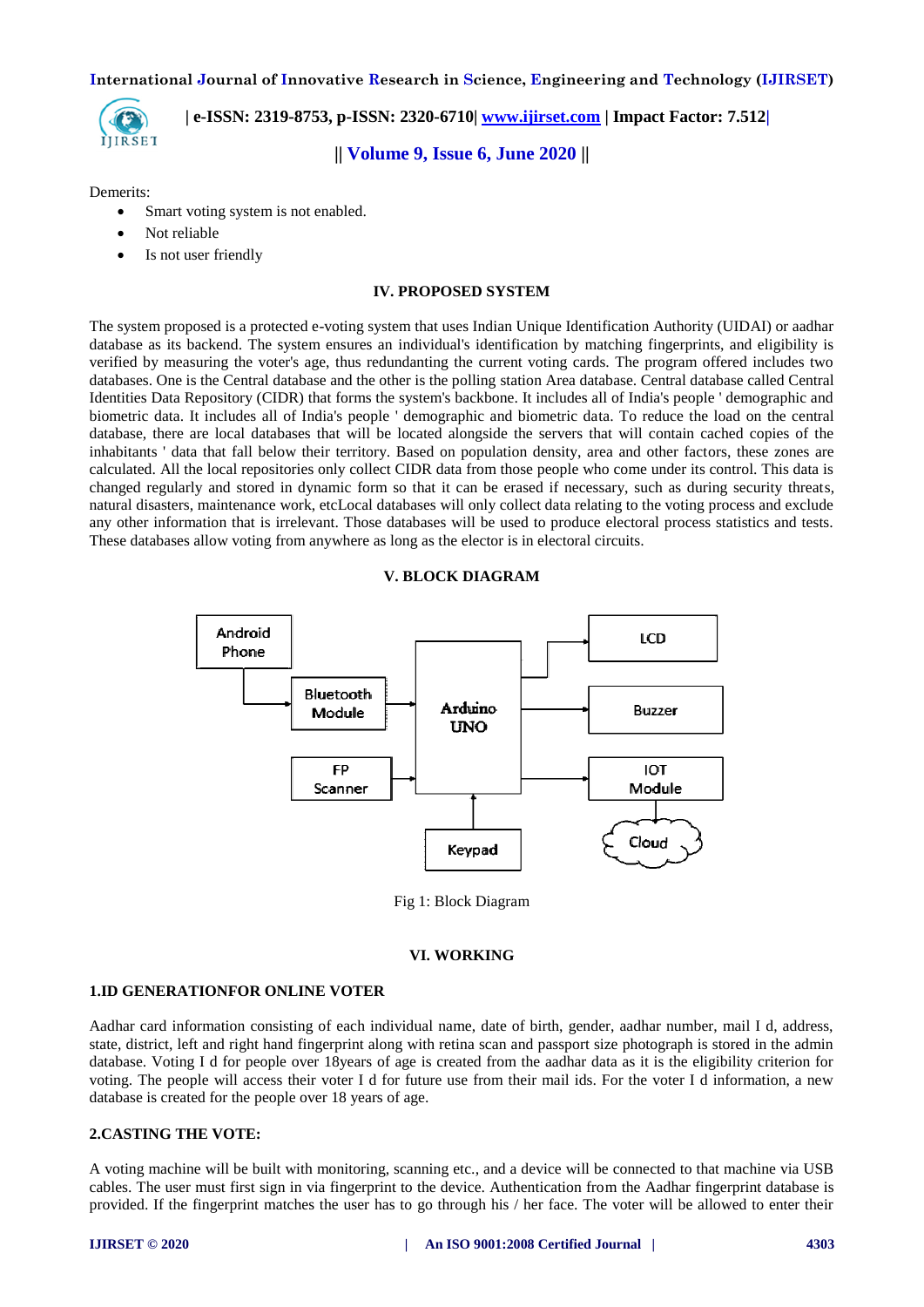

 **| e-ISSN: 2319-8753, p-ISSN: 2320-6710| [www.ijirset.com](http://www.ijirset.com/) | Impact Factor: 7.512|**

# **|| Volume 9, Issue 6, June 2020 ||**

voter I d and cast their vote for their interested party if it matches. People who try to vote for the second time are not allowed as once authentication is granted to the finger print the user is denied login. The casted vote is updated in the database at each instance of time. With high accuracy and reliability, the election results may be published on the same day. People who vote online will also be going through some authentication process as well. We can cast their vote on their candidates via our app.

#### **VII. HARDWARE DESCRIPTION**

# **1.CIRCUIT DIAGRAM – ARDUINO TO 16×2 LCD MODULE**



The LCD module's RS pin is attached to the arduino's digital pin 12. The LCD's R / W pin is grounded. The LCD module's activate pin connects to the arduino's digital pin 11. In this project the 4-bit mode interface between the LCD module and arduino. This means that there are only four of the LCD's optical input lines (DB4 to DB7). This method is very simple, requires fewer connections and you can nearly leverage the maximum LCD module capacity. The Arduino digital lines DB4, DB5, DB6 and DB7 are interfaced with Arduino digital pins 5, 4, 3 and 2. The 10 K Potentiometer is used to modify monitor contrast. The 560 ohm resistor R1 restricts the current in the back light LED. The arduino can be operated by means of the board's external power jack. + 5V needed in some other parts of the circuit may be tapped to the arduino board from the 5V source. The arduino can also be driven over the USB port from the PC. The full program for LCD to Arduino interface is displayed.

# **2.PROGRAM – ARDUINO TO LCD**

#include<LiquidCrystal.h> LiquidCrystallcd(12, 11, 5, 4, 3, 2);  $\frac{1}{1}$  sets the interfacing pins void setup() { lcd.begin(16, 2); // initializes the 16x2 LCD } void loop() { lcd.setCursor(0,0); //sets the cursor at row 0 column 0 lcd.print("16x2 LCD MODULE"); // prints 16x2 LCD MODULE lcd.setCursor(2,1); //sets the cursor at row 1 column 2 lcd.print("HELLO WORLD"); // prints HELLO WORLD }

# **3.FINGERPRINT RECOGNITION**

Fingerprint recognition or fingerprint authentication refers to the automatic process used to validate a connection between two human fingerprints. Fingerprints are one of many types of biometrics used to identify and validate individuals. This article addresses two major classes of algorithms (minutia and pattern) and four types of sensors (optical, ultrasonic, passive, and active capacitance).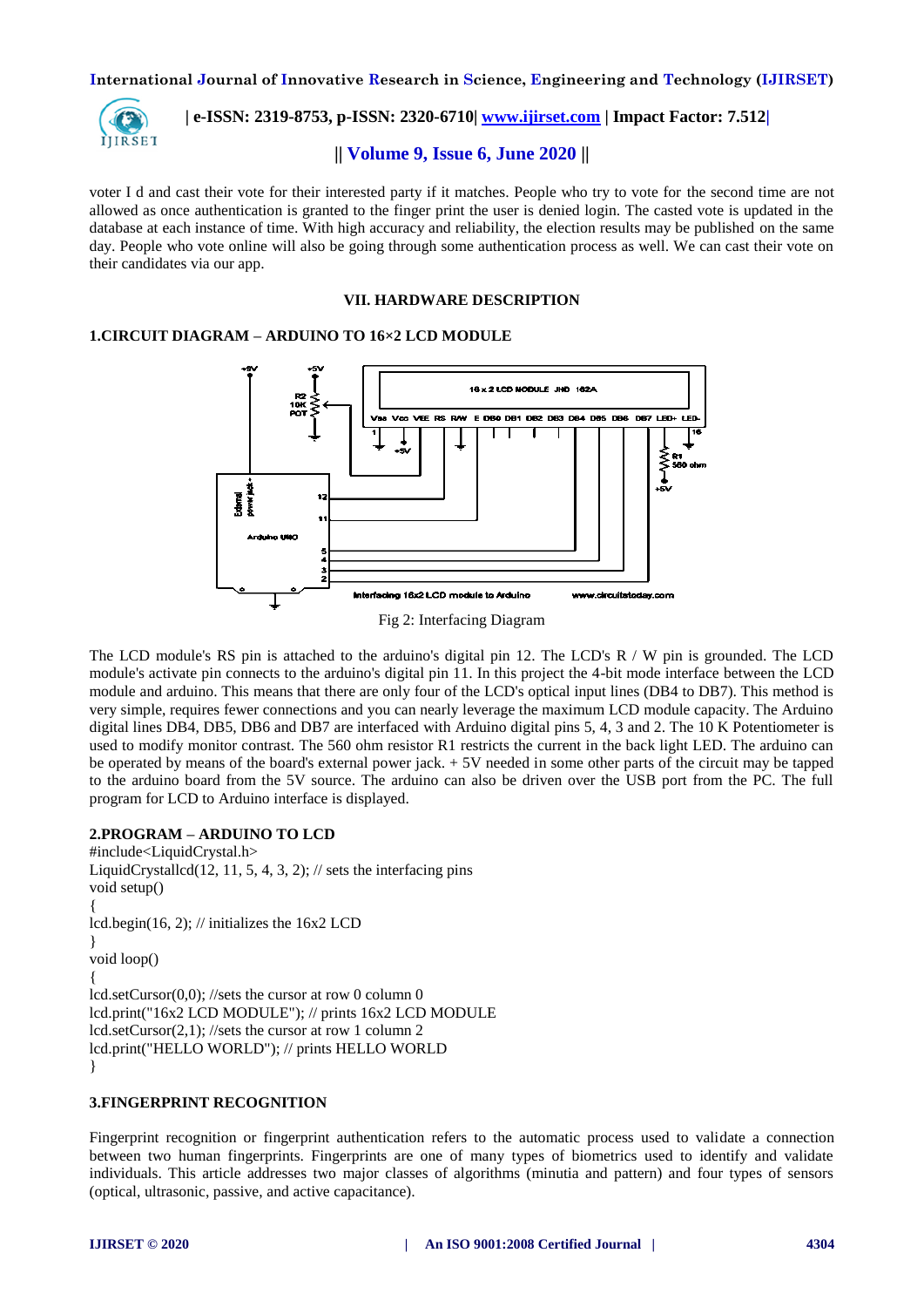

 **| e-ISSN: 2319-8753, p-ISSN: 2320-6710| [www.ijirset.com](http://www.ijirset.com/) | Impact Factor: 7.512|**

**|| Volume 9, Issue 6, June 2020 ||** 

## **A)Background**

The analysis of fingerprints for matching purposes generally requires the comparison of several features of the print pattern. These include patterns, which are aggregate characteristics of ridges, and minutia points, which are unique features found within the patterns. It is also necessary to know the structure and properties of human skin in order to successfully employ some of the imaging technologies.

## **B)Patterns**

The three basic patterns of fingerprint ridges are the arch, loop, and whorl:

- Arch: The ridges come in from one side of the finger, grow in the middle making an arc, and leave the other side of the finger afterwards.
- Loop: The ridges come in from one side of a leg, form a curve and exit on the same side.
- Whorl: Ridges on the finger shape circularly around a center point.



Fig 3: Pattern for Fingerprint Recognition

#### **C)Minutia features**

The major features of fingerprint ridges in Minutia are: ridge top, bifurcation, and short ridge (or dot). The finishing ridge is the ending point of a mountain. Bifurcations are points where a single ridge divides up into two ridges. Short ridges (or dots) are ridges that are considerably shorter than the fingerprint's average ridge length. Minutiae and patterns are very significant in fingerprint research, since no two fingers have been shown to be the same.

# **4.BLYNK APP – IOT PLATFORM**

Blynk is a forum for controlling Arduino, Raspberry Pi and the likes of iOS and Android devices over the Internet. It's a digital dashboard where you can easily drag and drop widgets to create a visual interface for your project. Blynk is not tied to any particular board or shield. Alternatively, it does support your choice of hardware. Whether you're connecting your Arduino or Raspberry Pi to the Internet through Wi-Fi, Ethernet or this new ESP8266 chip, Blynk will get you online and ready for Internet Of Your Things.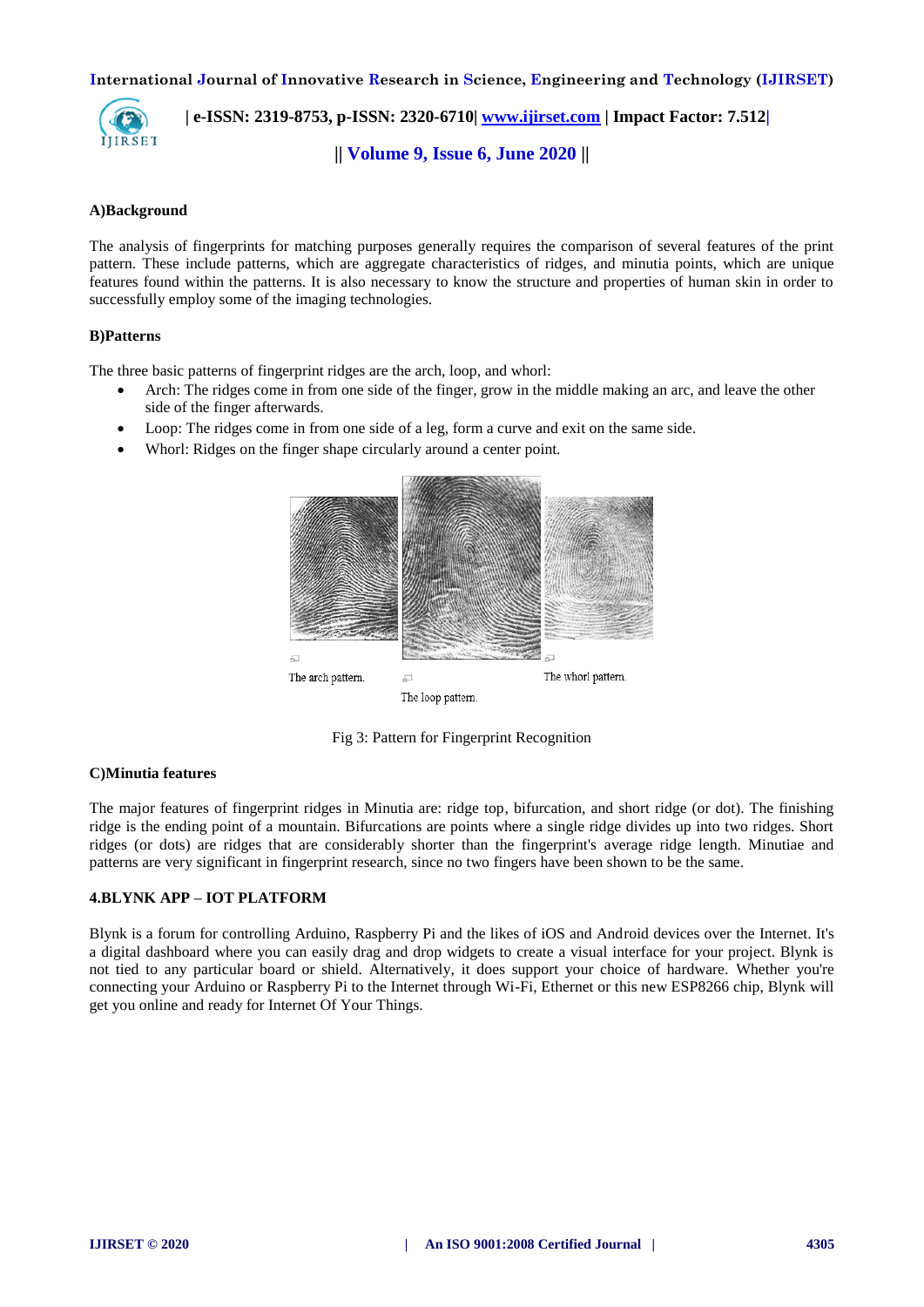

 **| e-ISSN: 2319-8753, p-ISSN: 2320-6710| www.ijirset.com** | Impact Factor: 7.512|

**|| Volume 9, Issue 6, June 2020 ||** 



Fig 4: IOT Platform in Blynk App



Fig 5: Flow Diagram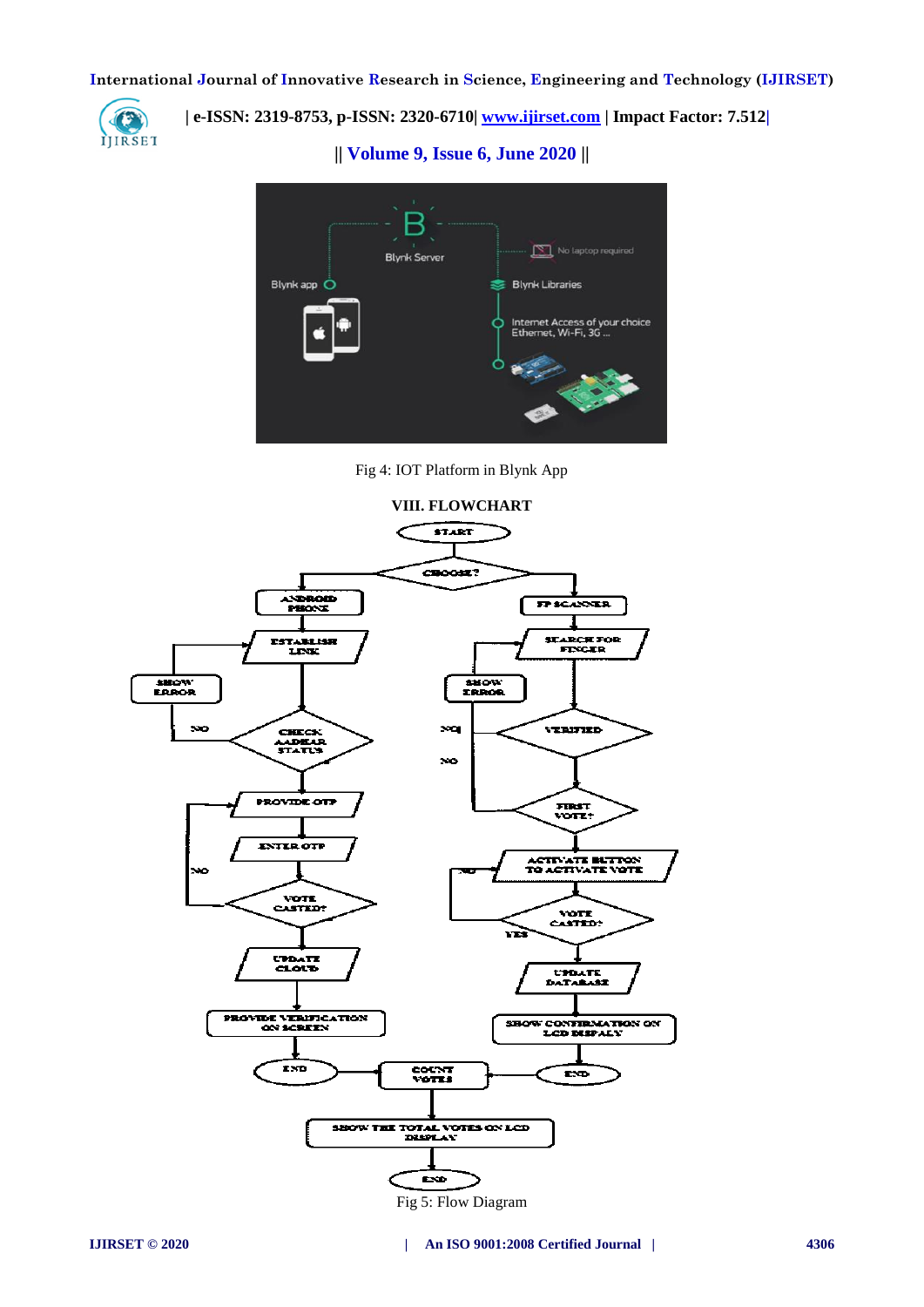

# **| e-ISSN: 2319-8753, p-ISSN: 2320-6710| [www.ijirset.com](http://www.ijirset.com/) | Impact Factor: 7.512|**

# **|| Volume 9, Issue 6, June 2020 ||**

# **IX. ARCHITECTURE DIAGRAM**



# Smart voting system Fig 6: Architecture Diagram

# **X. RESULT**

# **1.RESULT THROUGH SMART PHONE:**

Each voter have a separate link, this link will be send by the verification of Aadhar details. After that voter cast their vote with the help of OTP.

# **2.RESULT THROUGH BIOMETRIC AUTHENTICATION:**



Fig 7: Circuit for Biometric authentication

# **XI. MERITS**

- Automatic votingI d generation
- Digital voting
- Manual job reduction
- Transparent voting system
- Secure voting system, by matching smartphones and fingerprints.